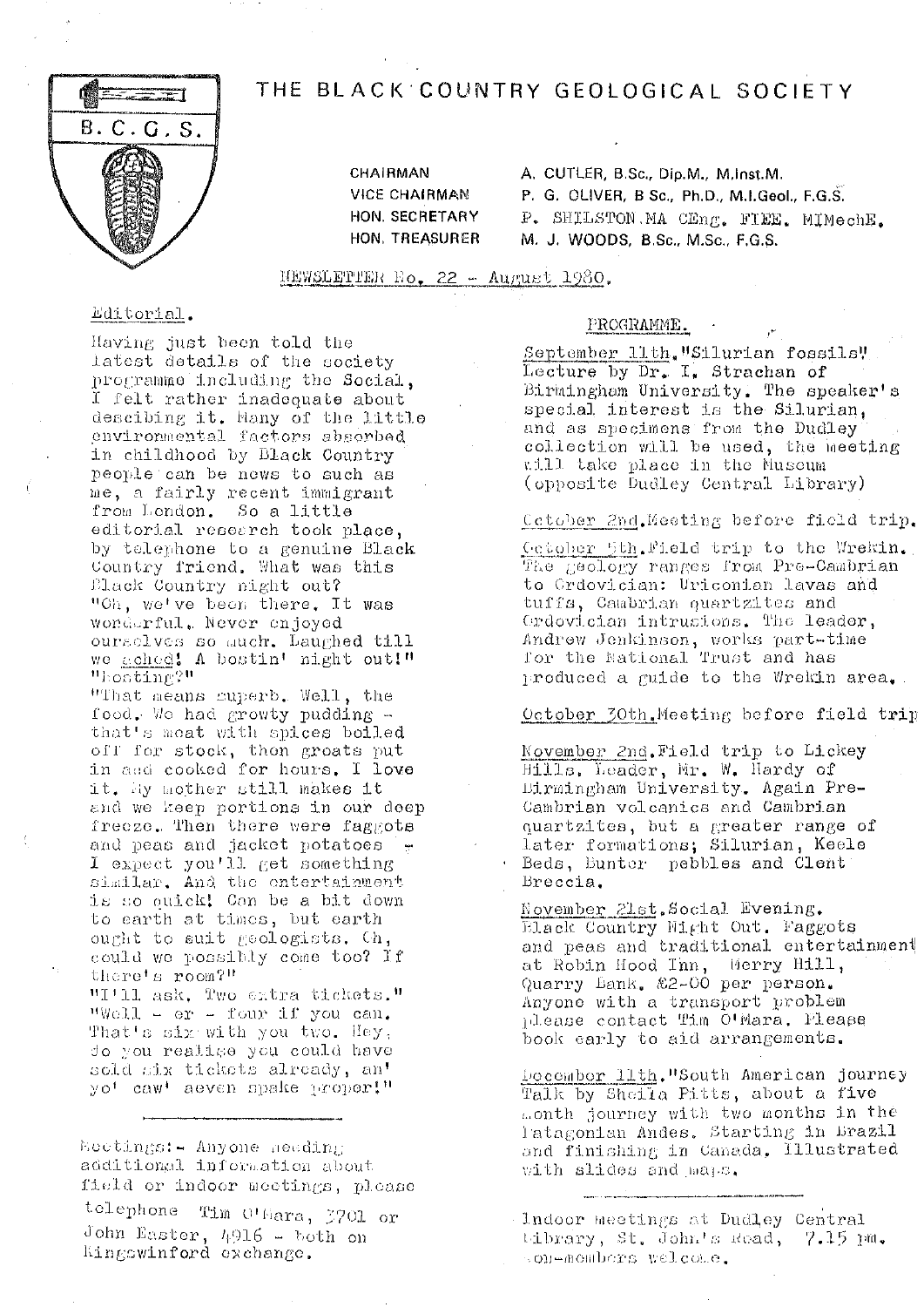hew hembers.

A warm welcome is extended to the following:-Nigel Bradley of Warley, Edna Gibbons of Walsall. J. Hardwick of Wolverhampton. D. Hoster of Darlaston, W.A.Turnbull of Selly Oak.

O.C. Williams has sent his subscription - but can any momber please supply an audress for this name?

# FIELD TRIL TO THE MARIFOLD VALIAY.

Leader, Feter Whitehead. October 14th, 1979.

The Menifold valley runs through the south-western Staffordshire part of the Beak District National Fark, The party arrived at Wetton by coach and then proceeded on foot, as coaches are not allowed along the road northwards to Wetton Hill and Hartington, The varios localities un the route showed the range of facies found in the Carboniferous Limestone succession, as well as some interesting tectomic features and the only copper mineralisation in the Feak District.

The first step, at a roadside cutting opposite Thor's Cave, shows dipping beds of bioclastic limestones with chert nodules and small-scale faulting. As an exposure for getting into the habit of looking closely at recks this one is hard to beat. At first glance it appears to be just an outcrop of simple limestone strata, but it has a complex story to tell when examined with a little care. It is interpreted as probably a fore-reef, with the material having been broken up by waves and then accumulated at the foot of a alope in alighty deeper water. The chert could well derive from sponges.

A kilometer or so to the north lies Wetton mill, which has a little cafe and provided a pleasant lunch stop but without beer! The Manifold

river sinks into its bed at about this spot, depending on recent rainfall.<br>Above the mill is an exposure of algal reef limestone, with the characteristic pillow-shaped masses piled up to make a 'Enoll'. This is typical of Palaeozoic reef bodies. A few fossils occur, but the rock is mostly very fine grained and homogeneous.

Further north still, following an old mineral railway line which is now a path open to cars but not large venicles, the party passed many small exposures of linestones but a close look was given to only a few. Just beyond the tunnel the limestones are very porcellaneous, indicating that they were formed in water less than one meter deep, which is even shallower than for colites.

Continuing along the road to Ecton Hill, a quarry on the right shows a gentle plunging anticline in basinal limestones. Black shales and the presence of channels show that the lime muds must have been transported by underwater flows to be deposited here. A fault runs parallel to the face, and has in places given rise to strange views, since where the mearer fault block has been removed the eye has trouble in accounting for the odd apparent displacement of the fold axis.

Another roadside excavation has been made into a seree which is probably of late Pleistocene age. Angular clasts of limestones are set in a calcite coment and make a splendid breccia. Just to the north small adits and large spoil heaps show the site of the old Ecton Mill Copper Mine, and the roof of the spire on the house is a lovely green. The land is private, but with permission specimens of various copper minerals. can be picked up. There are hidden shafts among the spoil, so care is needod.

Finally at the northern end of the hill by the road, Apes Tor shows very spectacular folding, with tight structures and small thrusts and stylolites. These are thought to be caused by drag along the line of the main Ecton Hill fault, which probably also provided a channel for the fluids which caused the mineralisation.

The coach met the party at the main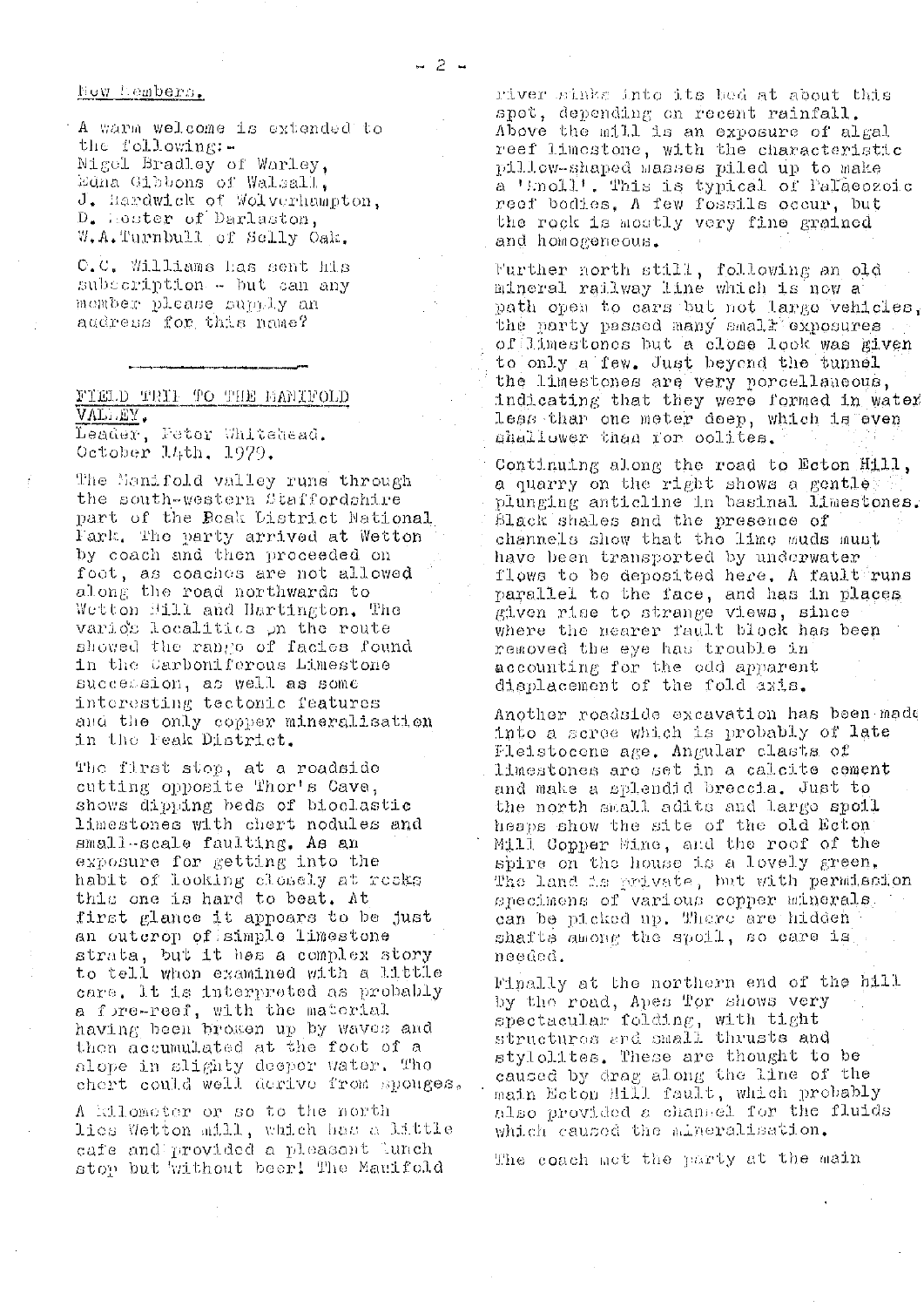road, and the route back via Hartington allowed a final look at the limestones of the Peak District, which are so much more varied than may be thought from a superficial glance.  $F^*M^{\bullet}$ 

MINERALISATION. Lecture by Dr. J. Barnes of Swansea University. December 15th. 1979. (Second part - the first part appeared in the last newsletter)

Porphyry copper is associated with plate margins, usually occuring about 50 miles back from the plate edge. It is associated with the subduction. or Benihof Zone. Such deposits are common in the western U.S.A. Iran, the Caucasus and the island arcs of the Pacific. Mineralisation has occured at the top of the porphyry intrusion and in the surrounding country rock. It has been suggested that meteoric water associated w ith the intrusion, moves convectionally because of the heat, and that it dissolves and transports minerals to the upper levels of the intrusion. Deposition occurs as the solutions cool and the minerals are zoned. Solutions not only move within the intrusion but also in the surrounding rock which may also become impregnated with minerals.

An alterrative theory suggests that the minerals originated in the surroundingrock, were dissolved by circulating waters and later concentrated at the top of the porphyry. The huge silver and cobalt deposits at Cobalt, Ontario appear to have resulted from. mineral impregnation by covectionally circulating fluids. The deposits occur near to a dolerite dyke and it was originally thought that the minerals originated from the dolerite. It is now suggested that fluids originating in the dolerite circulated, because of heat from the intrusion, into the surrounding rocks where they dissolved and concontrated the minerals.

Less usual mineral deposits sasociated with vulcanicity are relatively minor compared with copper deposits. In South Africa there is an intrusive liscutone laced with copper. This type of deposit was first found to be mineralised in the 1950's, and is now called carbonatite. The material is thought to have originated in the mantle. Volcanoes probably occured above the level at which the carbonate: rich material was intruded.

Another recently discovered mineral deposit is the wolded tuffs in Utah, which contain nodules of beryllium with a concentration of  $81\%$ . In eastern Turkey and Cyprus copper has been mined for 7,000 years. The mineral is associated with a spreading centre between two plates. The copper is probably moving up from the mantle and then spreading laterally.

In the island arcs of Japan, rhyolite  $\sim$ is deposited on the sea floor as pillow lavas which are rich in copper, lead and zinc. The ores are highly carbonaceous\$ea water soaked into the lavas and was warmed, then it dissolved and concentrated the metals.

In summary, motals such as gold, lead, zinc, tin, mercury and bismuth occur in small deposits in the form of veins. However the bulk of metal is not from veins but from large deposits, such as porphyry copper, or placer deposits of gold and tin. Many deposits are also associated with the sea floor and the presence of organic carbon.  $M_{\bullet} O_{\bullet}$ 

WEEKEND FIELD TRIP TO SOUTH WALES. April 11th - 13th. Loaders Mr. TTig' Leopard and Dr. Trevor Elliott.

Saturday was spent studying the facies of the Elssissippian delta of the late Mamurian et Amroth on the Fembrokeshire coast. We saw silts representing situations where material has been dropped from suspension below sea level. Wave ripples were thought to be generated up to 50 or 60 meters below ses level, Immediately offshore from the main distributaries the dense flow of river sediment produced current generated laminations of alterrating coarse and fine silts. Inter-distributar: